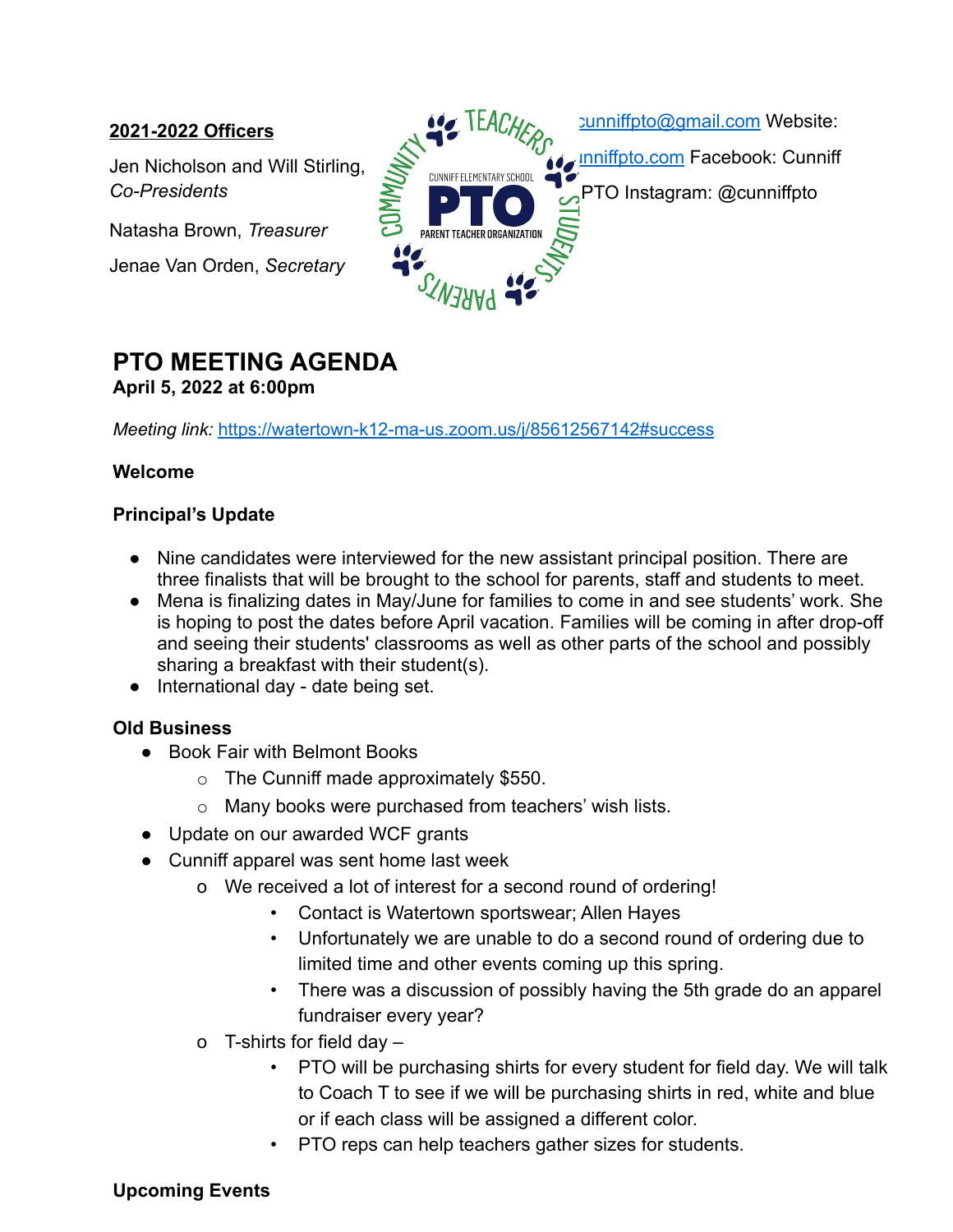- Fun Run is scheduled for Friday, May 20
- Field Day is scheduled for Friday, June 10
- International Fair coordinating with School Site and Diversity Councils

#### **New Business**

- Teacher Appreciation Week
	- $\circ$  1st week of May; we have approximately 70 staff members
	- o We would like to do something different every day.
	- o We are planning on having breakfast or lunch as a kick-off on Monday.
	- o We are planning on having a teacher appreciation station where students can drop off cards for their teachers. The PTO will be supplying cards to students for their teachers the week before teacher appreciation week to allow for time for students to make their cards. Pete Caron has a mailbox for the cards and Jen will reach out to him. Teachers would receive their cards on Friday.
	- o Treat Bag for 3 other days
		- Susanne Brueggeman has volunteered to put together one day of goody bags.
		- Other goody bag ideas: Explo markers
- Donation to WHS graduation party
	- o PTO voted 'Yes' to send a donation of \$50 PTSO for senior activities.
- Questions regarding contact lists for families
	- o If families give permission, is this something PTO can help coordinate?
		- PTO reps can help create a directory for the class if parents give permission for their information to be made public. We will start this in the fall. There is a possibility of creating a contact list across each grade level. Mrs. Lacy is sending Jen the letter she sends to parents at the beginning of every year when she is creating her class contact list.
- End of year event (cookout or picnic?) for staff and families
	- o Incorporate the presentation of bricks to Mrs. Munger and Ms. Gallagher
	- o Mena has put in a work order to have the Cunniff Cove sign moved from Lowell West back to the Cunniff. She will be following up since the sign has not been moved.
	- o We will follow up and talk more specifics during our next meeting.
- Discuss the election of next year's PTO officers
	- o Jen and Natasha are still writing bylaws for the PTO.
	- $\circ$  We will be having elections at the next meeting.
	- o All current officers are willing and happy to do another year since this past year still had limited events etc., due to COVID.
	- $\circ$  There is a plan to create subcommittees to help get more parents and caretakers involved that want to be involved.

#### **Treasurer's Report**